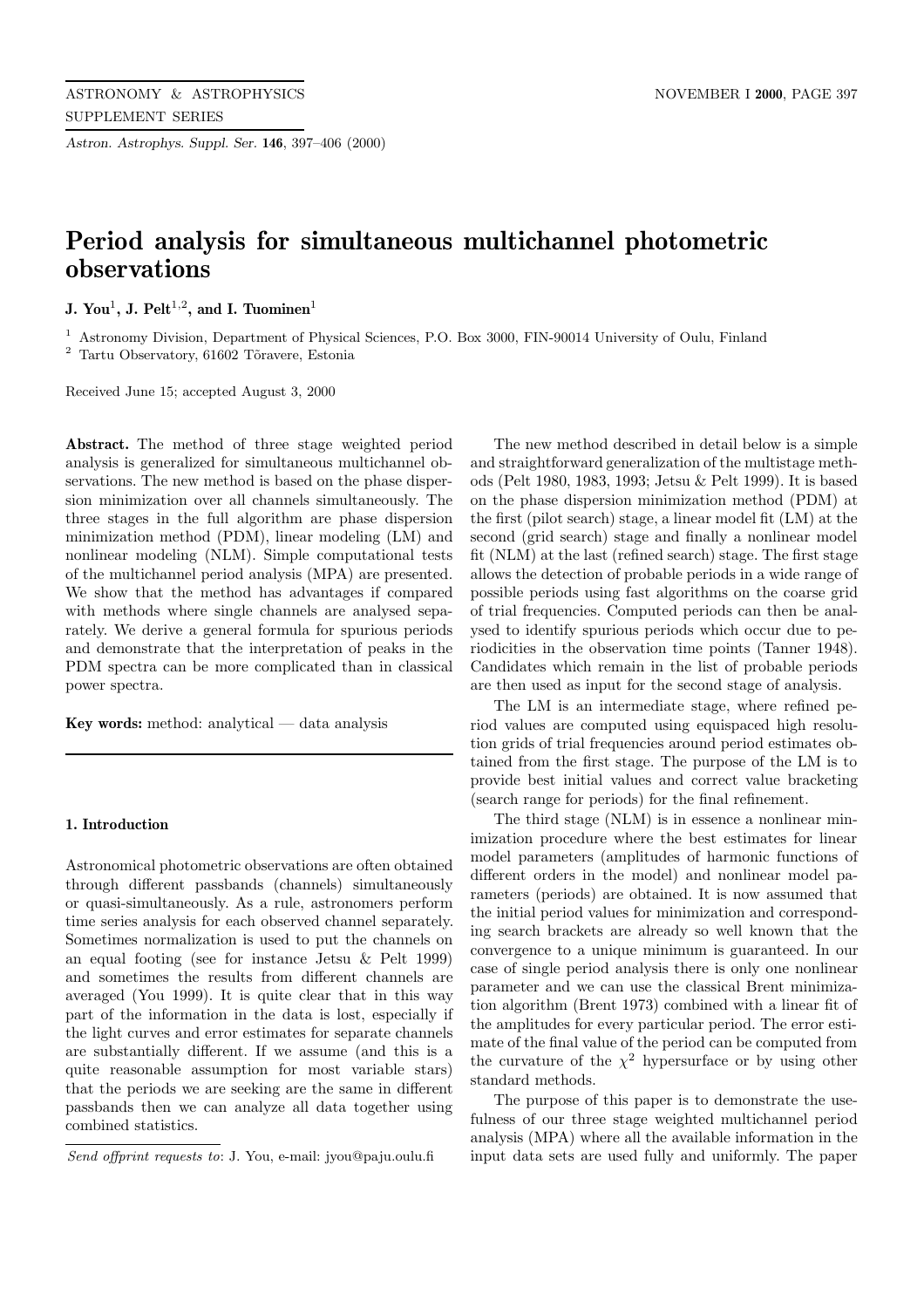is organized as folllows. First we describe the MPA method in full mathematical detail in Sect. 2. Then, in Sect. 3, we apply the MPA to two groups of artificially generated data and show how all the three period searching stages help to recover the correct period. The test cases reveal the principal advantages of the new method. The results are briefly summarized in Sect. 4.

### **2. Methods**

A time series of photometric observations can be given as  $y^{c}(t_{i}), \sigma^{c}(t_{i}), \quad c=1,2,...,C, \quad i=1,2,...,N.$  (1)  $y^{c}(t_i)$  is the observed value of the *i*-th point in the channel c,  $\sigma^{c}(t_i)$  is its given error, N is the total number of observations and C is the number of channels. The statistical weights  $w_i^c$  can be computed from the errors as

$$
w_i^c = \frac{1}{\sigma^c(t_i)^2}.
$$

Missing points (from some channels) can be properly accounted for by using zero statistical weights.

# 2.1. Multichannel PDM

An ideal method for a preliminary period search should be independent on any assumptions about the exact shape of the light curves and the value of the periods, and be able to detect existing periods on any time scale. The multichannel PDM is devised to achieve this.

For any two observations  $y^{c}(t_i)$  and  $y^{c}(t_j)$ , their time difference  $t_{ij}$ , the corresponding weight  $w_{ij}^c$  and the dispersion contribution  $y_{ij}^c$  are

$$
t_{ij} = |t_i - t_j|,\tag{2}
$$

$$
w_{ij}^c = \frac{1}{\sigma^c(t_i)^2 + \sigma^c(t_j)^2} = \frac{w_i^c \cdot w_j^c}{w_i^c + w_j^c},
$$
\n(3)

$$
y_{ij}^c = w_{ij}^c \cdot |y_i^c - y_j^c|^2. \tag{4}
$$

Here, for some time points  $t_i$ , the observations  $y^c(t_i)$  may not exist for all channels. Thus, the corresponding dispersion contributions and weights are set to zero.

For a real period, a correlation exists between the proximity of the phases of two observations and the proximity of the observed values  $y^c$ . For an arbitrarily chosen period P this correlation is much less probable.

The phase dispersion  $D(P)$  can discriminate between these two cases:

$$
D(P) = \frac{\sum_{c=1}^{C} \sum_{i=1}^{N-1} \sum_{j=i+1}^{N} g(t_{ij}, P) L(t_{ij}) y_{ij}^{c}}{\sum_{c=1}^{C} \sum_{i=1}^{N-1} \sum_{j=i+1}^{N} g(t_{ij}, P) L(t_{ij}) w_{ij}^{c}}.
$$
 (5)

Here, note that  $y_{ij}^c$  has already the weights included according to Eq. (4).  $D(P)$  is the total weighted and normalized sum of all dispersion contributions for all pairs of observations over all the channels for a trial period  $P$ ; the additional weight component  $g(t_{ij}, P)$  measures the

proximity of the two observations in the phase-process diagram (PPD) computed with the trial period  $P$ ;  $L(t_{ij})$ allows us to exclude those pairs of observations which are too far from or too near to each other in time (see below).

Our particular choice for  $g(t_{ij}, P)$  is

$$
g(t_{ij}, P) = \begin{cases} 1, & \phi_{ij}(P) \le \tau & \text{or} \\ & \phi_{ij}(P) > 1 - \tau \\ 0, & \text{otherwise.} \end{cases}
$$
(6)

where the relative phases  $\phi_{ij}$  are defined as

$$
\phi_{ij}(P) = \text{Frac}\frac{t_i - t_j}{P}.\tag{7}
$$

The small fixed value  $\tau > 0$  determines the maximum distance in phase by which  $t_i$  and  $t_j$  can be paired for computing  $D(P)$ . The smaller the value of  $\tau$ , the lower the number of pairs taken into account. If we compare the PDM with the standard Fourier analysis we can consider our PDM spectrum with  $\tau = 0.25$  as a relatively good approximation to the standard power spectrum (with another scaling). Thus, it will be most suitable for detecting single harmonics in the light curve, for which the minima in  $D(P)$  correspond to the maxima in the standard power spectrum.

However, reducing  $\tau$  enables us to detect more complex waveforms. At the same time, the total number of pairs taken into account in the dispersion estimate decreases and  $D(P)$  becomes more erratic. Thus, the value of  $\tau$  is somewhat restricted by the amount of available data points.

The selection criterion  $L(t_{ij})$  is introduced for pairing  $t_i$  and  $t_j$  according to their distance in time.  $L(t_{ij})$  is defined as

$$
L(t_{ij}) = \begin{cases} 1, & D_{\min} \le |t_i - t_j| < D_{\max} \\ 0, & \text{otherwise.} \end{cases} \tag{8}
$$

The degree of smoothness of the  $D(P)$  spectrum obtained by the use of  $L(t_{ij})$  depends on  $D_{\text{max}}$ . When  $D_{\text{max}}$  =  $t_N - t_1$ , all pairs are taken into account when computing  $D(P)$ , and the maximal resolution is attained. For a smaller value of  $D_{\text{max}}$ , only a subset of pairs is considered and the computed  $D(P)$  is smoother. This allows us to compute rough PDM spectra with a larger step in frequency. For long data sets the computing time advantage can be significant. A typical choice of  $D_{\text{max}}$  depends on the maximum trial period  $P_{\text{max}}$ , e.g.  $D_{\text{max}} \ge 10 \cdot P_{\text{max}}$ . It also depends on the actual distribution of the time points.

If the time points  $t_i$  and  $t_j$  are too close, i.e.  $|t_i - t_j|$  is less than the minimal trial period  $P_{\text{min}}$ , the corresponding terms in  $D(P)$  do not change significantly for all trial periods so that it does not help to discriminate between them. To avoid unnecessary computations, the lower limit  $D_{\min}$  discards such pairs from the sum of  $D(P)$ . A typical choice of  $D_{\min}$  depends on the minimum trial period  $P_{\min}$ , e.g.  $D_{\min} = 0.9 \cdot P_{\min}$ .

The straightforward computation of the  $D(P)$  spectra can be very time consuming. Following a simple binning scheme allows us to speed up calculations significantly.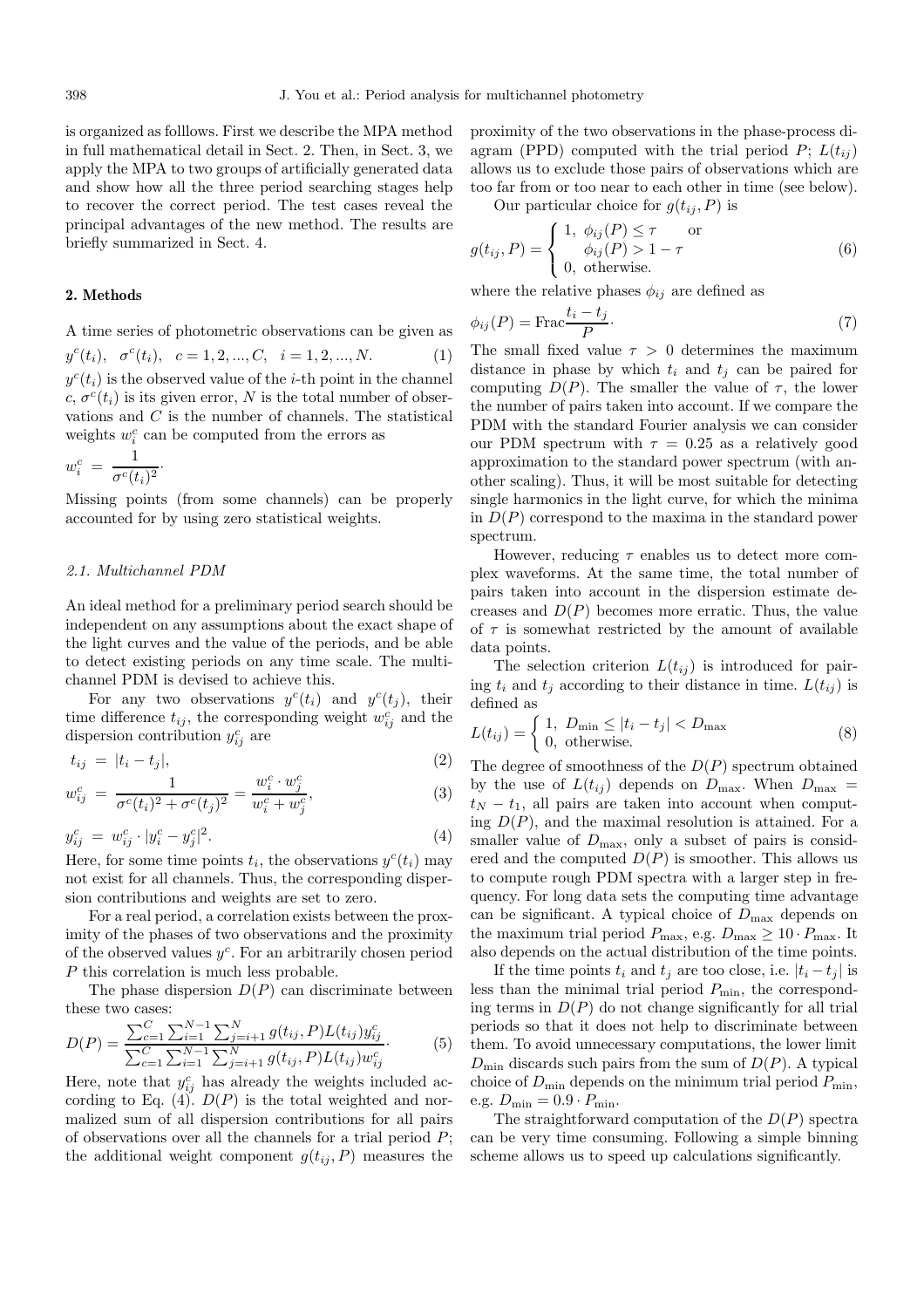We divide the full range of  $D_{\min} \leq t_{ij} < D_{\max}$  into

$$
K = \text{Int}\left(\frac{D_{\text{max}} - D_{\text{min}}}{\Delta}\right) + 1\tag{9}
$$

bins of equal width  $\Delta$  (K  $\ll N$  for a large data set). The bin width can be chosen as  $\Delta = 0.1 \times P_{\text{min}}$ . Then, we denote the  $n_q$  values of  $t_{ij}$ ,  $w_{ij}$ <sup>c</sup> and  $y_{ij}$ <sup>c</sup> in the q-th bin as  $t_{q,k}$ ,  $w_{q,k}^c$  and  $y_{q,k}^c$  and derive

$$
\bar{t}_q = \frac{\sum_{k=1}^{n_q} t_{q,k}}{n_q} \,, \tag{10}
$$

$$
\bar{y}_q^c = \sum_{k=1}^{n_q} y_{q,k}^c , \qquad (11)
$$

$$
\bar{w}_q^c = \sum_{k=1}^{n_q} w_{q,k}^c \tag{12}
$$

Note that  $y_{q,k}^c$  has already been weighted according to Eq. (4). It is important that these sums do not depend on the trial periods and consequently can be precomputed. The final modified sum for  $D(P)$  over all channels is

$$
\bar{D}(P) = \frac{\sum_{c=1}^{C} \sum_{q=1}^{K} g(\bar{t}_q, P) \bar{y}_q^c}{\sum_{c=1}^{C} \sum_{q=1}^{K} g(\bar{t}_q, P) \bar{w}_q^c},
$$
\n(13)

and it can be computed reasonably fast even for quite large data sets.

In this first search stage we only identify a set of approximate period candidates for further refinement and identification. Small approximation errors which result from the binning scheme do not hide significant peaks in the PDM spectra. The PDM stage is most useful in the situations where the full time span of the data set is large compared with expected period. For short data sets it can be skipped altogether.

# 2.2. Multichannel linear modeling

In the second stage of the period search we build regular search grids around every period candidate found in the PDM stage. Minima from these short LM spectra with the full resolution are then used as starting values for the nonlinear full precision fit.

We compute the second stage LM spectra using a weighted least squares fit of the model curve  $M(t, \beta(P))$ in the form of trigonometric sums (Koen 1999):

$$
M(t, \beta(P))
$$
  
=  $A_0 + \sum_{r=1}^{R} [A_r \cos(2\pi r f t) + B_r \sin(2\pi r f t)]$ , (14)  
where  $f = \frac{1}{P}$  is the trial frequency and  $\beta(P)$  includes all  
linear parameters  $A_0, A_r, B_r$ . We choose the order R for  
the trigonometric polynomial according to  $\tau$  chosen in the  
PDM search. A general relation is  $4R\tau = 1$ , e.g.  $R = 1$  for  
 $\tau = 0.25$ ,  $R = 2$  if  $\tau = 0.125$ , etc. Note that the choice of  
 $\tau$  depends on the complexity of the real light curve and  
the number of data points, thus, the choices of R and  $\tau$   
should be consistent.

The step size for the frequency grids is computed from

$$
\Delta f_{\rm LM} = \frac{1}{G \cdot (t_{\rm max} - t_{\rm min})},\tag{15}
$$

where  $G$  is a scaling factor which depends on the order of the fit. LM spectra for single harmonic models can be computed on coarser grids. From theory we know (using the Nyquist criterion) that  $G = 2$  is good enough, however, to be on the safe side, we normally can use modest oversampling  $(G = 2.5 \cdot 2 = 5)$ . For higher order trigonometric fits the Nyquist criterion must be applied for the highest frequency in the model and correspondingly the choice  $G = 2.5 \cdot 2 \cdot R$  is a good choice.

The last important parameter of the grid search is the frequency range. For every candidate period  $P_{\text{PDM}} =$  $\frac{1}{f_{\text{PDM}}}$ , we define a frequency grid around it spanning at least  $[f_{\rm PDM} - 5\Delta f_{\rm PDM}, f_{\rm PDM} + 5\Delta f_{\rm PDM}]$ , where  $\Delta f_{\rm PDM}$ is the step size in the PDM search. In this way the approximate periods (frequencies) from the first search stage are allowed to contain rather large errors. Relatively wide ranges for the second stage search are important also in situations where multiple, narrowly spaced peaks blend into one in smooth spectra.

The weighted residual sums of squares of a single channel

$$
WRSS^{c}(P) = \sum_{i=1}^{N} w_{i}^{c} [y_{i}^{c} - M(t_{i}, \beta^{c}(P))]^{2},
$$
\n(16)

are combined into

$$
WRSS(P) = \sum_{c=1}^{C} WRSS^c(P),
$$
\n(17)

to get short spectra around each candidate period. The period values which correspond to the most significant peaks in these spectra form a set of period candidates for a final refinement.

# 2.3. Multichannel nonlinear modeling and error estimation

The precision of the periods obtained from the grid search is limited by the frequency step used. In the third stage we allow trial frequencies to vary continuously, while seeking the minimum of  $WRSS$  (Eq. (17)). Here, the period  $P$ is treated as the single nonlinear parameter, which determines (through linear weighted least squares estimations) the entire group of parameters  $\beta(P)$  (see Eq. (14)). The well-known Brent minimization algorithm (Brent 1973; Chapter 10 in Press et al. 1994) can now be used to find the local minimum of  $WRSS(P)$ . For each trial frequency we need to choose proper brackets for the minimization. To do that, we must carefully inspect LM spectra obtained in the second stage of the search. However, in most cases the rule of thumb "five steps left, five steps right" works reasonably well.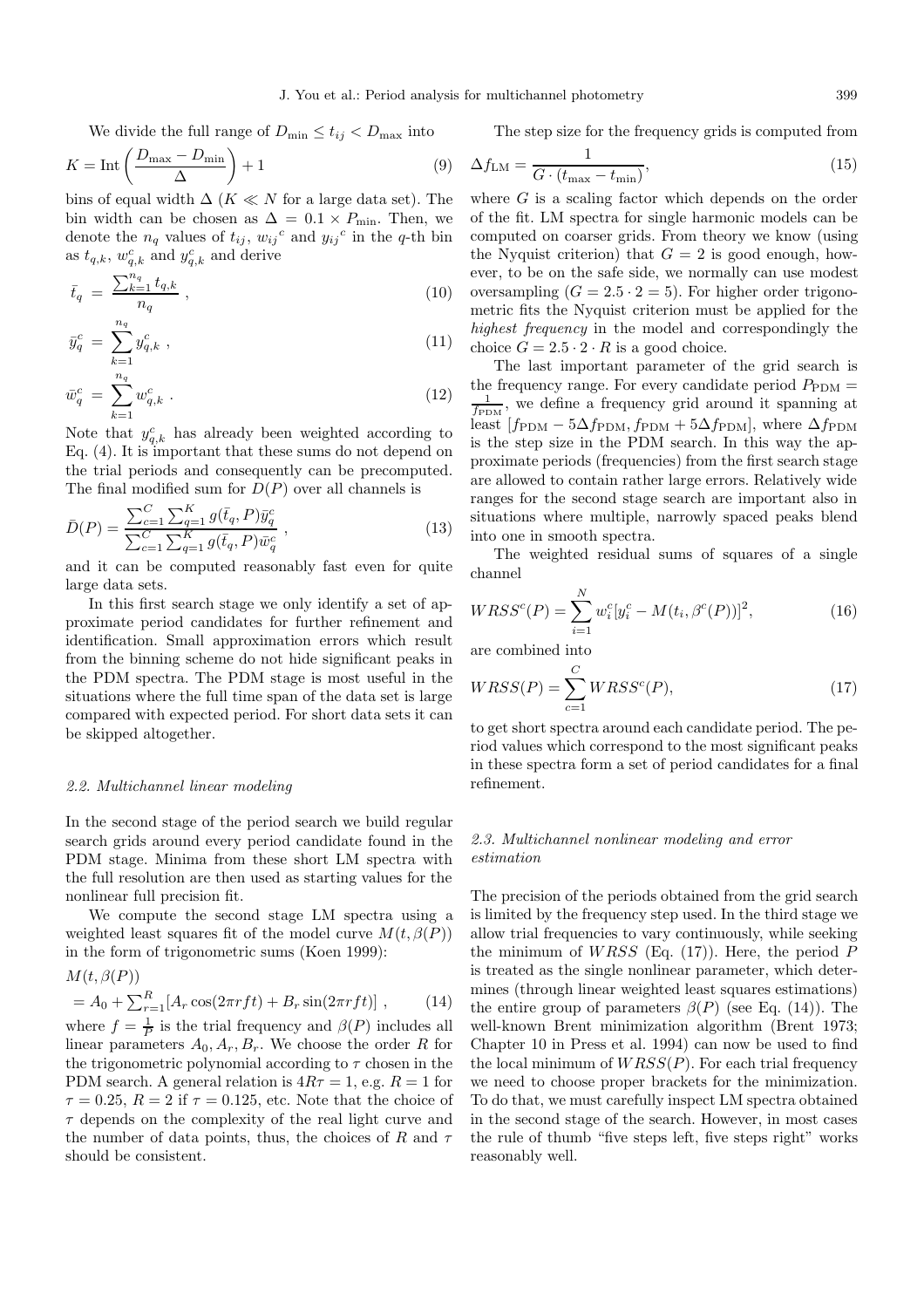As a result of weighted linear least squares fit (for a particular frequency) we get the values and the error estimates for the linear parameters  $\beta(P)$  (Chapter 15 in Press et al. 1994). The error estimates are valid only in the case when the frequency is assumed to be accurate, i.e. the correlations between the linear parameters and the period are not taken into account. Koen (1999) has pointed out that these error estimates for the linear parameters are different from those obtained when the errors are estimated together with the frequency error.

For the nonlinear parameter P, the error estimate  $\sigma_P$ of the final period relies on the curvature of the  $WRSS(P)$ hypersurface (Chapter 11 in Bevington 1969), which is

$$
\sigma_P^2 = \frac{2}{\partial^2 \chi^2 / \partial P^2}.
$$
\n(18)

Here,  $\chi^2$  is identical to the WRSS in Eq. (17). The error estimate  $\sigma_P$  is reasonably correct only if the variation of  $\chi^2$  with respect to the nonlinear parameter P is independent of the values of all the linear parameters  $\beta(P)$ (at least near the minimum) and the observation errors in the different channels are uncorrelated and correctly estimated.

After Brent's algorithm traced the minimum of the WRSS function, the parabolic curve fitted to the last three points of  $(P, WRSS(P))$  is used for the actual computation of  $\sigma_P^2$ .

#### 2.4. Spurious periods

The approximate periodicities in the observing times reveal themselves as a series of spurious periods in the classical power spectra (Deeming 1975) as well as in the PDM spectra (Tanner 1948). The general expression for the spurious periods originating from the interplay of a correct period  $P$  with periodicities in the observing times is:

$$
\frac{r}{P_{r,l,s_1,s_2,\dots,s_K}} = \frac{l}{P} + \sum_{k=1}^{K} \frac{s_k}{\delta_k},\tag{19}
$$

where integers  $r = 1, 2, ..., R$ ,  $l = 0, \pm 1, \pm 2, ..., s_k$  $0, \pm 1, \pm 2, \ldots, k = 1, 2, \ldots, K$  are constrained by the condition  $P_{r,l,s_1,s_2,...,s_K} > 0$  and the  $\delta_k$ s are the K periods in the time point spacing. Equation (19) can be derived as follows.

Assume for the moment that the observing times  $t_i$ can be exactly expressed as

$$
t_i = n_i \cdot \delta_k + t_1, \quad i = 1, 2, \dots, N,
$$
\n(20)

where  $n_i$  are integer numbers and  $\delta_k$  is a particular period in the data spacing. In astronomical observations, the typical periods are the sidereal day, the tropical year and the lunar month. The actual data spacing periods can be found from the transformed data window (see Deeming 1975).

Two observations at times  $t_i, t_j$  have the same phase in the PPD when  $t_j - t_i = a_{i,j} \cdot P$  for some integer number  $a_{i,j}$ . If these points are from an equally spaced mesh with period  $\delta_k$  then for some other integer number  $b_{i,j,k}$ we have  $t_i - t_i = b_{i,j,k} \delta_k$ . We can now combine the integer numbers  $a_{i,j}$  and  $b_{i,j,k}$  into various integer sums

$$
c_{i,j} = l \cdot a_{i,j} + \sum_{k=1}^{K} s_k \cdot b_{i,j,k},
$$
\n(21)

where  $l$  and  $s_k$  are arbitrary integer multipliers. Using the above definitions

$$
c_{i,j} = \frac{l(t_j - t_i)}{P} + \sum_{k=1}^{K} \frac{s_k(t_j - t_i)}{\delta_k} ,
$$
 (22)

we see that from the closeness of the phases for the correct period  $P$  follows the closeness of the corresponding phases for a full series of other periods

$$
t_j - t_i = P_{l,s_1,s_2,\ldots,s_K} \times c_{i,j}
$$
\n(23)

\nwhere

 $\sqrt{ }$ K

$$
P_{l,s_1,s_2,...,s_K} = \left(\frac{l}{P} + \sum_{k=1}^{N} \frac{s_k}{\delta_k}\right) \quad . \tag{24}
$$

 $\sqrt{-1}$ 

Because all phase dispersion estimates depend on the period through the phases, we can now conclude: if for a certain period  $P$ , the PPD shows a small amount of scatter and there is a corresponding peak in the PDM spectrum, then, for all **spurious periods**  $P_{l,s_1,s_2,...,s_K}$  we can see a similar picture. Because the periodicities in the time point spacings are only approximate, the actual picture is somewhat more complicated. The PPDs for spurious periods tend to have larger scatter when compared with the diagram for the correct period. It is important to note that spurious periods are not artifacts of a certain period search method. They occur universally when there are regularities in the data spacing.

There is an integer index  $r$  in Eq. (19) which needs additional explanation. So far, we explained how one particular period  $P$  will produce "ghosts" in the spectra if the data time points contain periodicities. Our simple explanation in terms of phase relations can be complemented by a detailed analysis using Fourier transforms as it is done in Deeming (1975). If we compare PDM spectra (or LM spectra with the order R chosen according to  $\tau$ ) and Fourier spectra, we see that PDM (or LM) spectra, which are computed using multi-harmonic fits, contain many more spurious peaks than the Fourier spectra. Only if we compute PDM (or LM) spectra for a single harmonic model do we get the same picture as in the standard power spectra.

The difference comes from the fact that phasedispersion estimators for one particular trial period P depend also on higher harmonics  $P/r$ , where  $r = 1, 2, \ldots$ For instance, in the particular case of a two-harmonic LM fit, it is quite obvious that the resulting dispersion for the trial periods depends at least on the spectral power at P and at  $P/2$ . This shows up in a quite straightforward way. In the spectrum (computed using a two-harmonic fit), we can see not only the strong minimum for the correct period  $P$  (and possibly one at  $P/2$ ) but also a strong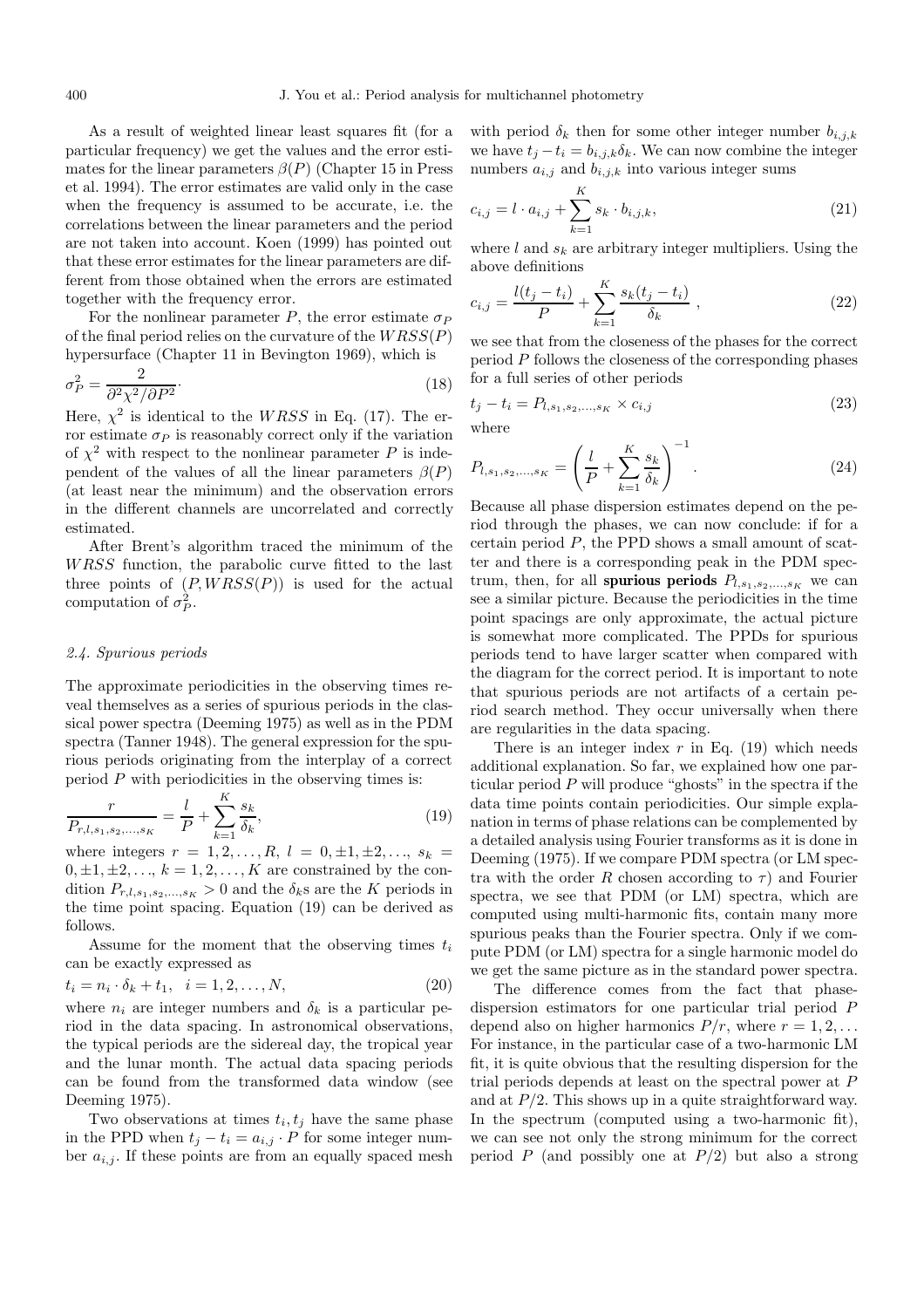Table 1. Model amplitudes and error levels (Eqs.  $(25, 26)$ ) for of two harmonics the first group of simulations

| $\overline{c}$ | $A_0^c$ | $A_1^c$    | $B_1^c$      | $A_2^c$ $B_2^c$ |                   | $E^c$ |
|----------------|---------|------------|--------------|-----------------|-------------------|-------|
| U              | 0.0     | 0.9        | $0.4\degree$ | $0.5 \quad 0.4$ |                   | 3.0   |
| B              | 0.0     | 0.8        | $-0.5$       |                 | $0.6$ $0.3$ $2.5$ |       |
| V              | 0.0     | $-0.7$ 0.6 |              |                 | $0.7 \quad 0.2$   | 2.0   |
| $_{R}$         | 0.0     | $-0.6$     | $-0.7$ 0.8   |                 | 0.1               | 1.5   |
|                |         |            |              |                 |                   |       |
|                |         |            |              |                 |                   |       |



**Fig. 1.** PPDs of  $U$ ,  $B$ ,  $V$  and  $R$  of set 3 in the first group of simulations. The noise level is  $0.25E^c$  (see Table 3). The  $E^c$ s are fixed for all observations in a particular channel (see Table 1)

minimum for  $2P$ , which results from the fit of only the second harmonic to the part of the light curve generated by the first harmonic. The PDM (or LM) spectrum detects **periods**, not **harmonics**. If the process is periodic with period  $P$ , then it is periodic also with period  $2P!$ . a result of this, all spurious periods belonging to every real harmonic in the spectrum will generate additional ghosts around the multiples of periods in the spectra.

Formally we take this into account using the index r in Eq. (19). The set of spurious periods given by Tanner (1948) is the special case for  $r = 1$ ,  $K = 1$  in Eq. (19). From Eq. (19) we can compute only the positions of potential spurious peaks in the spectrum. The actual strengths of the peaks depend on the harmonic content of the process itself, on the time point distribution etc. (see for instance, the identification of spurious periods of the set 5 from the second group of simulations in Sect. 3). It is also possible that some of the spurious periods can constructively or destructively interfere with each other. This is especially true for multiperiodic light curves (see Pelt 1997).

# **3. Simple tests**

We tested MPA with two groups of artificially generated data. For both data groups we used a light curve model

$$
M^{c}(t_{i}) = A_{0}^{c} + A_{1}^{c} \cos(\frac{2\pi t_{i}}{P}) + B_{1}^{c} \sin(\frac{2\pi t_{i}}{P}) + A_{2}^{c} \cos(\frac{4\pi t_{i}}{P}) + B_{2}^{c} \sin(\frac{4\pi t_{i}}{P}) + \epsilon_{i}^{c}.
$$
 (25)

Specific parameters for different models were chosen as follows. Time points  $t_i, i = 1, \ldots, N$  (where the number of observations  $N = 211$ ) were obtained from the yet unpublished photometric data set of the RS CVn binary ER Vul obtained at Mount Maidanak Observatory in 1990-1996 with the 60 cm telescope. The typical errors for this  $UBVR$  photometry are about  $0<sup>m</sup>030$  for the U channel and 0<sup>m</sup>015 for the others (for details see Shevchenko 1980). In this way, the distribution of time points for our simulations contains complexities which are characteristic for real observational sequences. For all the experiments described here, we used the fixed period  $P = 0.6980993$ , which comes from our preliminary analysis of the ER Vul data. In the first group of the experiments, we chose amplitudes  $A_r^c$  and  $B_r^c$  arbitrarily (see Table 1 and Fig. 1) to get a rather complex waveform as the light curve.

In the second group of experiments we used the parameters of a two-harmonic fit to the real light curve of ER Vul, which were estimated previously (You 1999). The corresponding amplitudes and error levels are given in Table 2 and the light curves are shown in Fig. 2. The most important difference between the two groups of simulations is the relatively low amplitude of the first harmonic in the second group.

Finally, to the computed trigonometric polynomials we added normally distributed uncorrelated noise  $N_i(0,1)$ which we computed using a random number generator:

$$
\epsilon_i^c = a \cdot E^c \cdot N_i(0, 1),\tag{26}
$$

where *a* is a noise amplification factor which we choose to be in the range  $0.01 - 10$  and  $E<sup>c</sup>$  are the error levels in different channels  $(c = 1, 2, 3, 4)$ .

To test the new method, both the multichannel PDM and the single channel PDM were applied for all channels of the two groups of simulations. In the first place, we wanted to compare the detection capabilities of the multichannel method to that of the single channel analysis. This is why we chose a relatively narrow period search range  $P_{\min} = 0.65$  and  $P_{\max} = 0.75$ . In this way the real period buried in the noise will basically "compete" only with the random fluctuations. A more comprehensive search where spurious periods are taken into account seriously is described afterwards.

For the smoothing criterion  $L(t_{ij})$ , we adopted  $D_{\min} =$  $0.9 \cdot P_{\text{min}}$ ,  $D_{\text{max}} = 100 \cdot P_{\text{max}}$  and for the selection criterion  $g(t_{ii}, P)$  we set  $\tau = 0.125$  according to the above adopted models. These are typical values and do not depend strongly on the data to be analysed.

Tables 3 and 4 show the recovered periods  $P_{\text{PDM}}$  from the multichannel PDM for the first and the second groups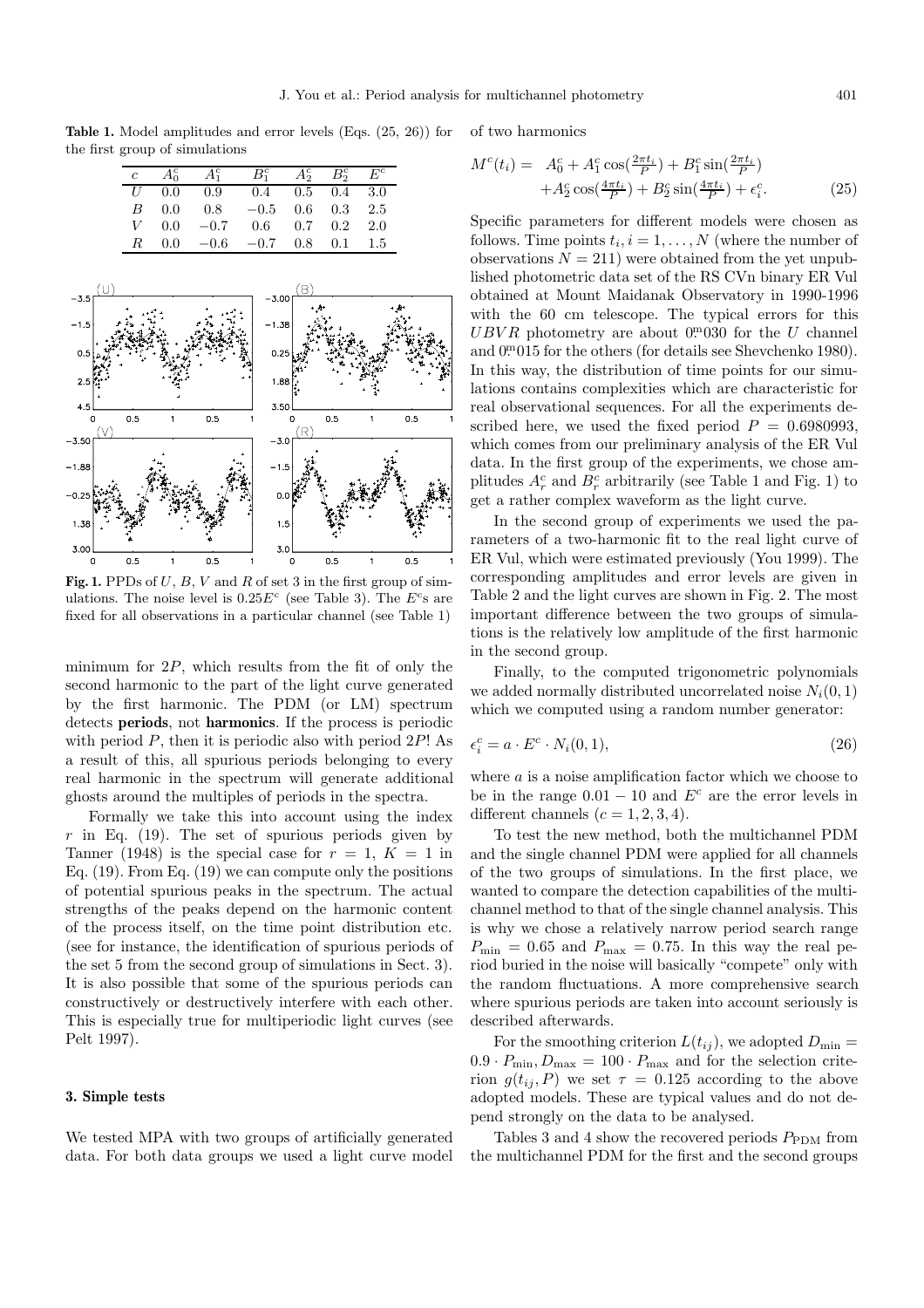**Table 2.** Model amplitudes and error levels (Eqs. (25) and (26)) for the second group of simulations

| $\mathfrak c$    | $A_0^c$  | $A_1^c$  | $B_1^c$  | Аŝ          | $B_2^c$  | $E^c$ |
|------------------|----------|----------|----------|-------------|----------|-------|
| $\overline{I}$   | 8.005674 | 0.011960 | 0.001157 | $-0.040586$ | 0.003809 | 0.030 |
| $\boldsymbol{B}$ | 7.960660 | 0.009258 | 0.002582 | $-0.044870$ | 0.006782 | 0.015 |
|                  | 7.354608 | 0.006704 | 0.002303 | $-0.042520$ | 0.006269 | 0.015 |
| R                | 6.795945 | 0.006663 | 0.002186 | $-0.041944$ | 0.006590 | 0.015 |
|                  |          |          |          |             |          |       |



Fig. 2. PPDs of U, B, V and R of sets 7 (left) and 12 (right) in the second group of simulations. The corresponding noise levels are  $3.0E^c$  and  $8.0E^c$  (see Table 4). The  $E^c$ s are the real estimated observation errors for  $UBVR$  (see Table 2)

**Table 3.** Results of the three stage weighted MPA for the first group of simulations in comparison with the breakdown noise levels of the single channel search (see Sect. 3 for explanations). The true period is 0.6980993

| Set            | <b>Noise</b> | $S/N^{\mathrm{U}}$ | $S/N^{\rm B}$ | $S/N^V$ | $S/N^{\rm R}$ | $P_{\rm PDM}$ | $P_{\rm LM}$ | $P_{\rm NLM}$               |
|----------------|--------------|--------------------|---------------|---------|---------------|---------------|--------------|-----------------------------|
|                | $0.01E^c$    | 1.43               | 1.53          | 1.63    | 1.78          | 0.698         | 0.69810094   | $0.69809942 \pm 0.00000014$ |
| $\overline{2}$ | $0.1E^c$     | 0.41               | 0.49          | 0.60    | 0.77          | 0.698         | 0.69810094   | $0.6981014 + 0.0000014$     |
| 3              | $0.25E^c$    | 0.03               | 0.08          | 0.22    | 0.35          | 0.698         | 0.69809550   | $0.6980980 + 0.0000036$     |
| 4              | $0.5E^c$     | $-0.25$            | $-0.19$       | $-0.05$ | 0.06          | 0.698         | 0.69810094   | $0.6980991 \pm 0.0000075$   |
| 5              | $0.75E^c$    | $-0.45$            | $-0.34$       | $-0.22$ | $-0.10$       | 0.698         | 0.69810094   | $0.698099 + 0.000010$       |
| 6              | $1.0E^c$     | $-0.53$            | $-0.49$       | $-0.39$ | $-0.23$       | 0.698         | 0.69807374   | $0.698075 + 0.000013$       |
| 7              | $1.25E^c$    | $-0.68$            | $-0.57$       | $-0.47$ | $-0.36$       | 0.698         | 0.69809006   | $0.698088 + 0.000019$       |
| 8              | $1.5E^c$     | $-0.75$            | $-0.65$       | $-0.55$ | $-0.40$       | 0.697         | 0.69811130   | $0.698109 + 0.000020$       |
| 9              | $1.75E^c$    | $-0.79$            | $-0.71$       | $-0.57$ | $-0.48$       | 0.697         | 0.69810586   | $0.698108 + 0.000032$       |
| 10             | $2.0E^c$     | $-0.84$            | $-0.82$       | $-0.65$ | $-0.53$       | 0.698         | 0.69816081   | $0.698162 + 0.000029$       |
| 11             | $2.25E^c$    | $-0.88$            | $-0.83$       | $-0.72$ | $-0.58$       | 0.697         | 0.69816570   | $0.698166 + 0.000037$       |
| 12             | $2.5E^c$     | $-0.94$            | $-0.88$       | $-0.76$ | $-0.66$       |               |              |                             |

**Table 4.** Results of the three stage weighted MPA for the second group of simulations (see Sect. 3 for explanations)

| Set            | <b>Noise</b>      | $S/N^{\mathrm{U}}$ | $S/N^{\rm B}$ | $S/N^V$ | $S/N^{\rm R}$ | $P_{\rm PDM}$ | $P_{LM}$   | $P_{\rm NLM}$                 |
|----------------|-------------------|--------------------|---------------|---------|---------------|---------------|------------|-------------------------------|
|                | $0.01E^c$         | 1.75               | 1.98          | 1.92    | 1.91          | 0.698         | 0.69809688 | $0.698099296 \pm 0.000000023$ |
| $\overline{2}$ | $0.1E^c$          | 0.96               | 1.33          | 1.29    | 1.27          | 0.698         | 0.69809688 | $0.69809935 + 0.00000023$     |
| 3              | $0.25E^c$         | 0.61               | 0.97          | 0.91    | 0.90          | 0.698         | 0.69810232 | $0.69810025 \pm 0.00000057$   |
| 4              | $0.5E^c$          | 0.32               | 0.66          | 0.60    | 0.61          | 0.698         | 0.69809688 | $0.6980982 \pm 0.0000011$     |
| $\overline{5}$ | $1.0E^c$          | $-0.01$            | 0.32          | 0.28    | 0.31          | 0.698         | 0.69809688 | $0.6980982 \pm 0.0000022$     |
| 6              | $2.0E^c$          | $-0.31$            | 0.02          | $-0.02$ | 0.02          | 0.698         | 0.69809688 | $0.6980978 \pm 0.0000042$     |
| 7              | $3.0E^c$          | $-0.45$            | $-0.14$       | $-0.12$ | $-0.19$       | 0.698         | 0.69810232 | $0.6981013 \pm 0.0000068$     |
| 8              | $4.0E^c$          | $-0.66$            | $-0.24$       | $-0.27$ | $-0.31$       | 0.698         | 0.69810776 | $0.698108 \pm 0.000010$       |
| 9              | $5.0E^c$          | $-0.71$            | $-0.35$       | $-0.39$ | $-0.39$       | 0.698         | 0.69811321 | $0.698111 \pm 0.000013$       |
| 10             | $6.0E^c$          | $-0.75$            | $-0.44$       | $-0.44$ | $-0.50$       | 0.698         | 0.69808464 | $0.698083 + 0.000013$         |
| 11             | 7.0E <sup>c</sup> | $-0.83$            | $-0.53$       | $-0.53$ | $-0.53$       | 0.698         | 0.69810097 | $0.698100 \pm 0.000019$       |
| 12             | $8.0E^c$          | $-0.92$            | $-0.59$       | $-0.60$ | $-0.55$       | 0.698         | 0.69811865 | $0.698116 \pm 0.000018$       |
| 13             | $9.0E^c$          | $-0.95$            | $-0.64$       | $-0.63$ | $-0.67$       | 0.698         | 0.69810232 | $0.698104 \pm 0.000018$       |
| 14             | $10.0E^c$         | $-0.97$            | $-0.67$       | $-0.70$ | $-0.72$       |               |            |                               |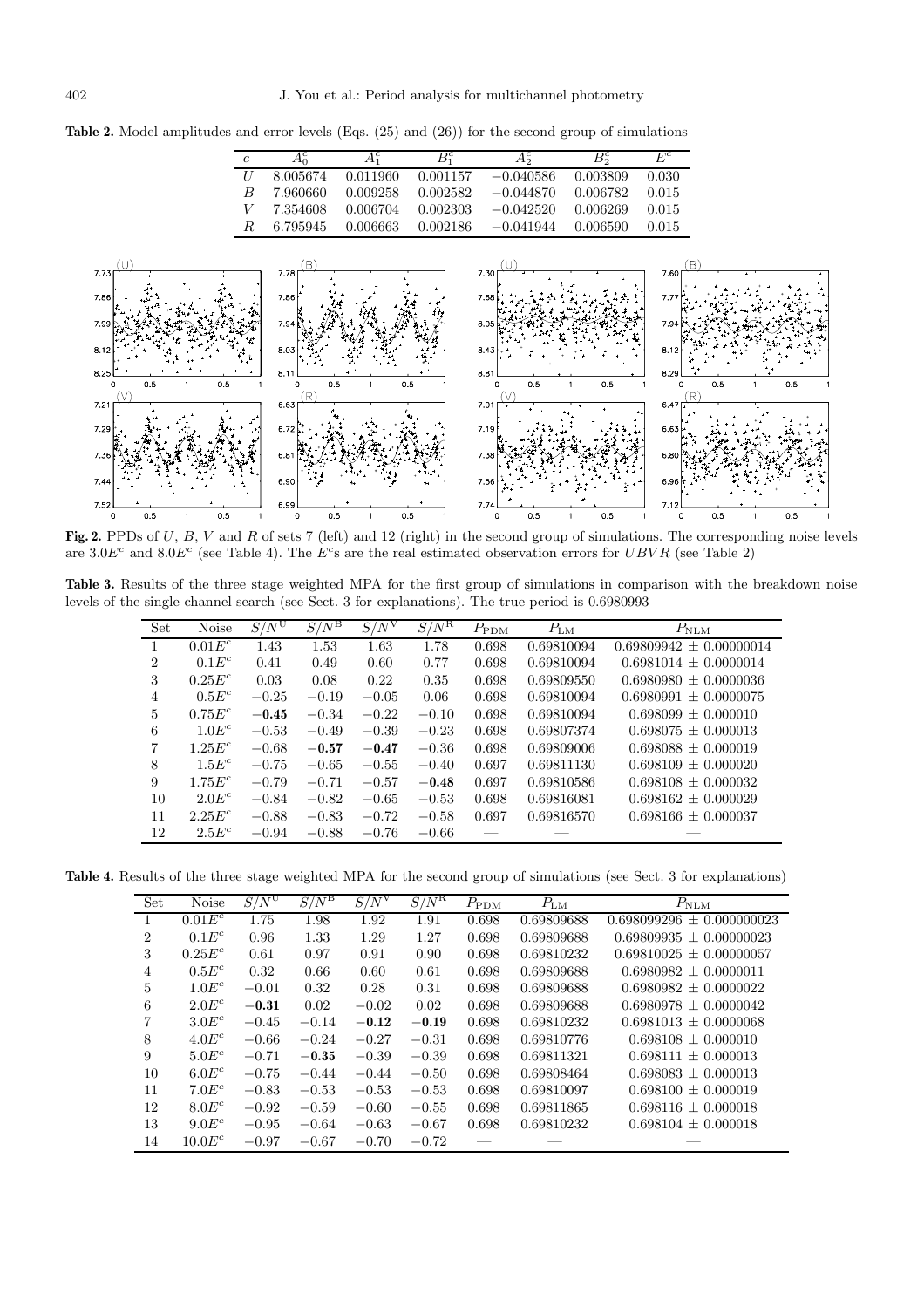

**Fig. 3.** Detection levels in the PDM search for the first group of simulations. Vertical bars denote the  $S/N$  range over four channels. The last successful detections are marked with  $U, B$ ,  $V$  and  $R$  for computations of a single channel and with  $UBVR$ for the multichannel method

of simulations, respectively. As a noise level indicator, we define a logarithmic signal to noise ratio as

$$
S/N^{c} = \log\left(\frac{\sigma_m^{c}}{\sigma_n^{c}}\right), \quad c = 1, 2, 3, 4,
$$
\n
$$
(27)
$$

where  $\sigma_m^c$  is the standard deviation of the model data points around the mean and  $\sigma_n^c$  is the standard deviation of the simulated data points around the model curve.  $\sigma_m^c$ is chosen for two reasons: (1) The true amplitude of the model curve would be a natural choice, however, for complex shapes with many harmonics the definition of the amplitude is not straightforward; (2) We are dealing with only the discrete time points and there is no guarantee that the true maximum/minimum of the model curve appears among these points. When the noise level increases, the  $S/N^c$  decreases. Starting from a certain noise level, the correct peak in the spectrum will be less deep than some of the nearby random fluctuations. We marked in the Tables 3 and 4 with boldface those noise levels where the correct peak occured for the last time as the strongest minimum. It is well seen that the multichannel version of the spectrum reveals the true period for higher noise levels compared to the single channel spectra. Due to the random nature of the simulations and different noise levels in the different channels, the breakdown noise levels cannot be predicted precisely using analytical expressions.

In Figs. 3 and 4, these results are depicted graphically. We can see the clear difference between detection levels for the PDM search. The main peak in the spectra for the  $U, B, V$  and  $R$  channels "sinks" into the noise significantly earlier than the main peak in the combined spectrum. As an illustration, we depict some actual spectra in Figs. 5 and 6. Here, it needs to be remarked that the deepest minimum at  $0.698$  in the  $(V)$  spectrum of Fig. 6 was produced accidentally by random fluctuations in the data



**Fig. 4.** Detection levels in the PDM search for the second group of simulations. For details, see Fig. 3

set 12. In the second group of simulations, the  $V$  channel has already stopped working from the set 7 (Fig. 4), for which Fig. 5 shows its last correctly working spectrum.

Our simple tests with the restricted period search range well demonstrate that the expected improvement in precision and in period detection capability indeed takes place.

For a wider search range this nice picture is spoilt by spurious periods. We applied PDM for the range of periods  $P_{\min} = 0.3$  and  $P_{\max} = 1.9$  to obtain the single channel and the combined spectra which are depicted in Fig. 7. All five spectra show the four most significant minima at periods 0.349, 0.537, 1.161 and 0.698. The correct period  $P = 0.698$  is always detected but it is far from the best one! If we look at the corresponding data window which is computed as in Deeming (1975), we see that our data spacing is nearly periodic with  $\delta = 0.99728738$  and consequently every peak in the spectrum is echoed multiple times. Using Eq. (19), we can identify spurious periods which are actually echoes of the real period. We summarize the results of the identification of all the nine spurious periods shown in Fig. 7 in Table 5.

The spurious period of 0.349 with the deepest minimum occurs at the location where  $P_{1,2,0} = 0.34904965$ ; the spurious period 0.537 with the second deepest minimum occurs at the location where  $P_{1,2,-1} = 0.53699869$ and finally the spurious period of 1.161 with the third deepest minimum occurs at  $P_{1,2,-2} = 1.1634916$ . Because the amplitudes of the second sinusoidal function is much larger than those of the first one in the simulated model (Table 2), the model curve resembles that of only one sinusoidal function with half the correct period. Thus, this results in the large significance of the first three spurious periods and also for  $P_{2,2,-1}$  and  $P_{2,2,1}$  which occur due to fitting with only the  $(r = 2)$  sinusoidal function (see explanation in Sect. 2.4).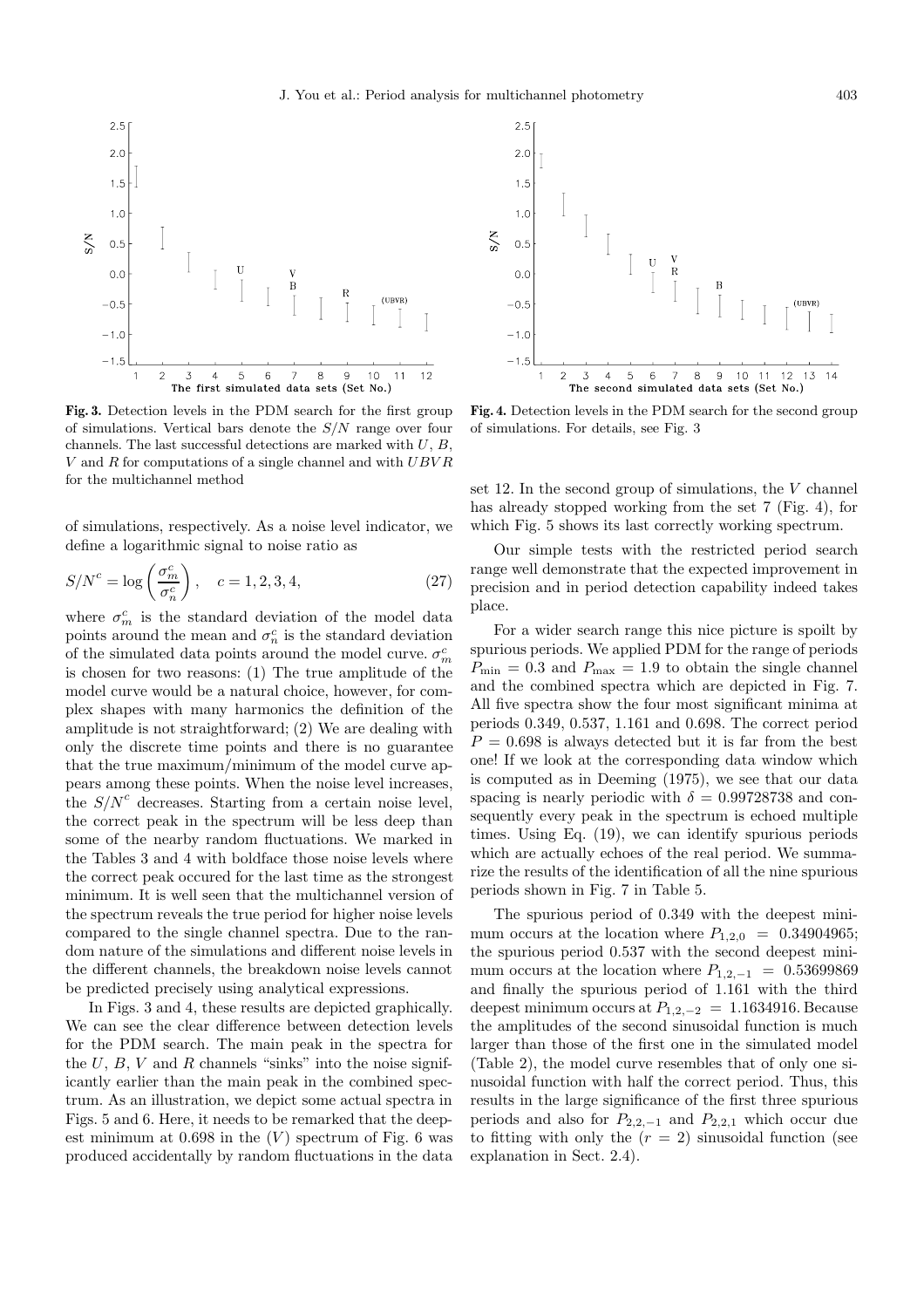

**Fig. 5.** Set of PDM spectra computed for the single channels and for the combined multichannel of set 7 (noise level  $3.0E<sup>c</sup>$ ) in the second group of simulations. The numbers label the depth ranks of the valleys in the spectra

**Table 5.** Identification of spurious periods with the Deeming window of set 5 in the second group of simulations. No. is the rank of the period shown in the combined spectrum of  $(UBVR)$ in Fig. 7,  $P_{\text{PDM}}$  is the value found with the multichannel PDM and  $P_{r,l,s}$  are computed from Eq. (19) with the corresponding  $(r, l, s)$  and  $\delta = 0.99728738$ 

| No. | $P_{\rm PDM}$ | $P_{r,l,s}$ | (r, l, s)    |
|-----|---------------|-------------|--------------|
| 1   | 0.3490423     | 0.3490497   | (1, 2, 0)    |
| 2   | 0.5365817     | 0.5369987   | $(1, 2, -1)$ |
| 3   | 1.1614638     | 1.1634916   | $(1, 2, -2)$ |
| 5   | 1.0733655     | 1.0739974   | $(2, 2, -1)$ |
| 6   | 0.5169787     | 0.5171110   | (2, 2, 1)    |
| 7   | 0.8743941     | 0.8726323   | $(1, -2, 4)$ |
| 8   | 0.4107931     | 0.4106471   | (1, 1, 1)    |
| 9   | 1.7493248     | 1.7452646   | $(1, -1, 2)$ |
| 10  | 0.4662043     | 0.4654024   | $(1, -2, 5)$ |



**Fig. 6.** Set of PDM spectra computed for the single channels and for the combined multichannel of set 12 (noise level  $8.0E<sup>c</sup>$ ) in the second group of simulations

This is a very important observation. The interplay of the real periodicity with a periodicity in the time point distribution can totally change the general appearance of the spectra. Even when we use all available information (as in the case of the multichannel search), the spurious periods can still complicate our analysis. Paradoxically enough, the improved detection capability of multichannel methods increases also the ability to detect spurious periods. So, when working with real data we must always carefully inspect the spectra using the information from the corresponding data windows to reveal the real periods.

In the last two columns of Tables 3 and 4 the refined periods obtained with LM and NLM are given. Figures 8 and 9 show the final refined periods computed with MPA for the two groups of simulations. For comparison, the results from the search using the best single channel (with highest  $S/N$ ) are also given (if available). We see that MPA gives as a rule more precise estimates for the main period than those from only the best single channel.

Because the differences between standard least squares methods for the single channels and for the multichannel are minimal, we are not going here into the details of computation. There are only two important additional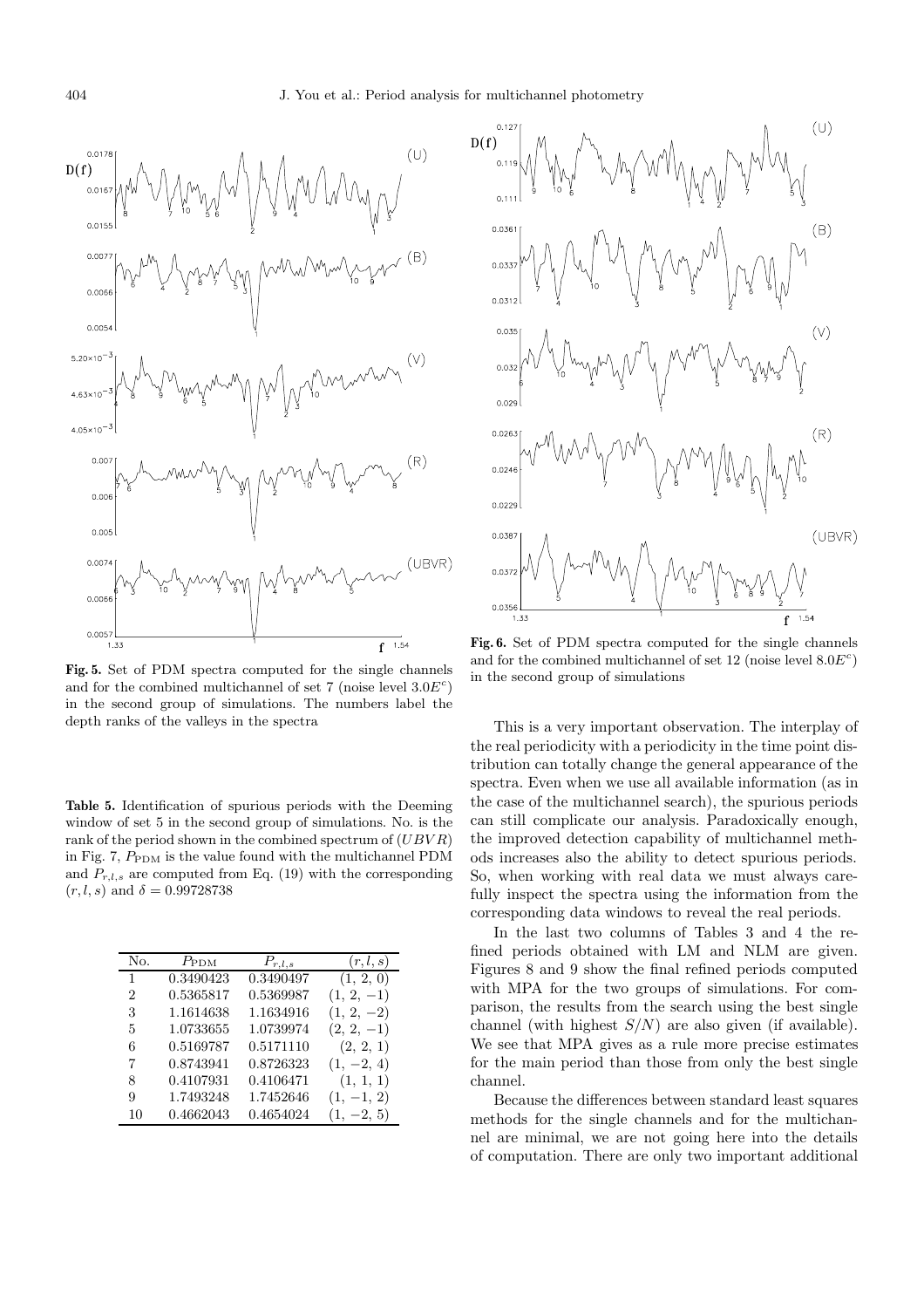

**Fig. 7.** PDM spectra of set 5 (noise level  $1.0E<sup>c</sup>$ ) in the second group of simulations. In all five spectra the real period is fourth ranked according to the depth of a peak. All others are spurious and can be identified according to Eq. (19)

considerations to be taken into account. The first one is the correct choice of the frequency step for the LM and the correct frequency bracketing for the final NLM refinement. Because of the improved detection capability of the multichannel method, we can in principle choose somewhat larger step sizes for LM and somewhat narrower brackets for a final period improvement. This is certainly true for exact periodicities. But in real life situations, the periods can be slightly varying and, as a result of this, the minima around the periods can have less regular profiles.

The second consideration is the error estimation for the final computed periods. In the ideal case of exact periods with reasonably even sampling and full time coverage, the error estimates based on the curvature of  $WRSS(P)$  can give good estimates for period errors. But for more complex cases, bootstrap type procedures must be involved (see Jetsu & Pelt 1999). The bootstrap for multichannel methods must take into account the special structure of the input data and will only work if the residuals are uncorrelated. It is reasonable to reshuffle residuals for each channel separately with correct reweighting to ensure that the statistical structure of each bootstrap run will be analogous to the original data.



**Fig. 8.** Periods (filled circles) and their errors ( $3\sigma$  bars) recovered with MPA for the first group of simulations. The  $x$ -axis is the data set number and the y-axis is the period in  $10^{-3}$ . The horizontal line is at the correct period 0.6980993. Additionally (if available), the best estimates for periods from the single channel search are depicted as open squares with  $3\sigma$  error bars



**Fig. 9.** Multi and single channel search results for the second group of simulations. See detailed explanations in Fig. 8

#### **4. Discussion and conclusions**

The three stage weighted MPA has been developed especially for simultaneous multichannel photometric observations. The new method has been tested successfully using two groups of artificially generated data with varying noise levels. The light curve model for the first group was constructed arbitrarily. The model for the second group was built using real-life multichannel photometric measurements as a template. Here are the main conclusions which can be drawn from our experiments:

1. The MPA allows one to take into account all available data in a uniform and most informative way. It works correctly with different light curves and different noise levels in different channels. It incorporates easily data sets with missing values in some particular channels;